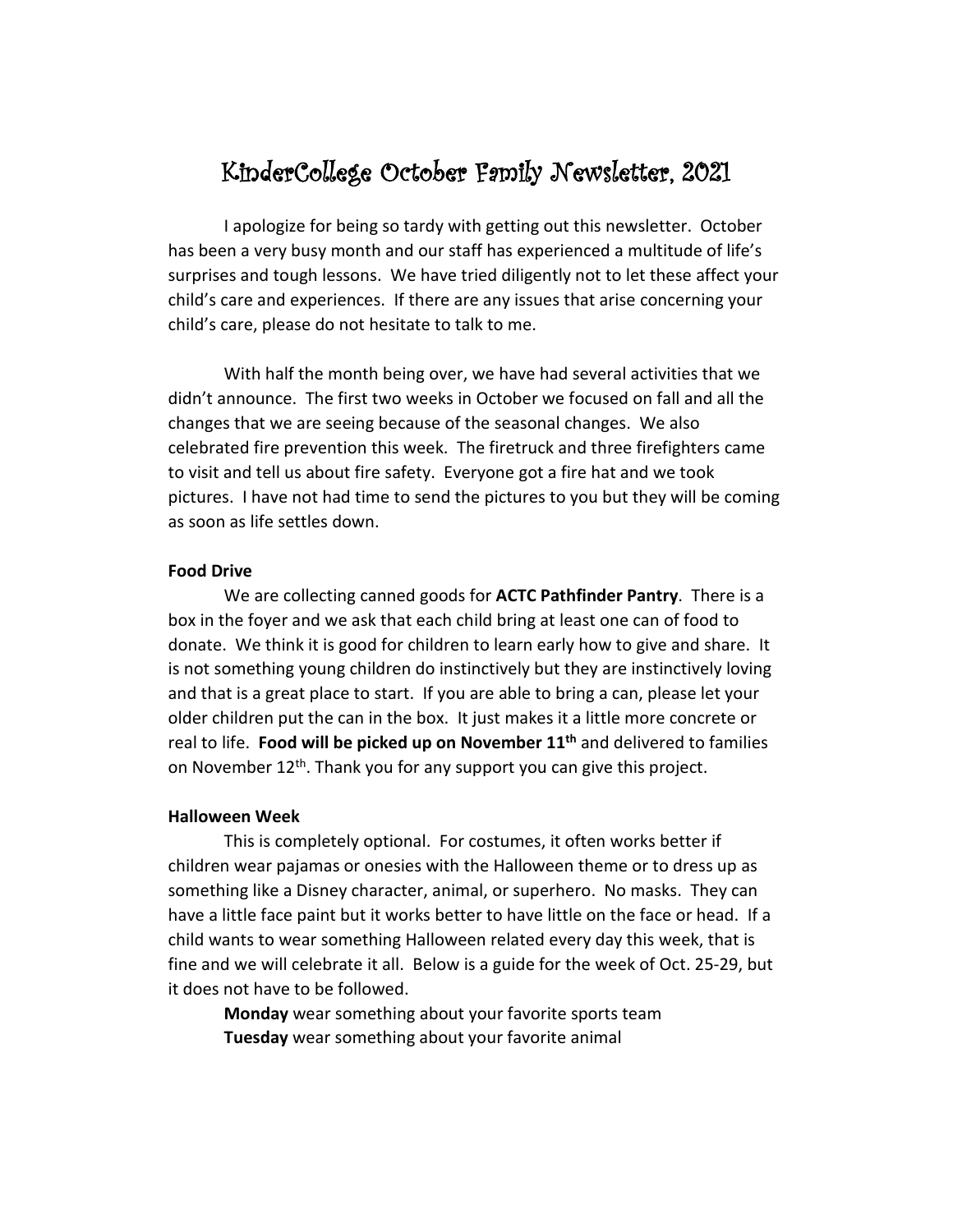**Wednesday** wear something about your favorite character (Mickey Mouse, etc.)

**Thursday** wear something about your favorite super hero or real hero **Friday** wear something for Halloween (black, orange, jack-o-lantern, ghost, etc.) We will also have a pumpkin hunt and a small party on Friday. Each child will come home with their own small pumpkin.

If you would like to send in a treat or small bag of treats, cupcakes, or cookies that is fine. Since candy is not very appropriate for little ones, pick treats that your child likes. Simple cupcakes and/or cookies will be eaten during afternoon snack for their "party." You can check with your child's teacher for numbers. We will take pictures and send via Procare or Miss Merry's phone. At this time we still can't have parent activities so we will make sure that we share pictures (along with the Fire Truck pictures).

#### **Holidays**

The center will be close for these upcoming holidays/breaks. Families will not be charged for any days we are closed.

- November 25 & 26 Thanksgiving Holiday
- December 20 thru Jan. 3 Winter Break
- January 17 Martin Luther King Day
- February 21 Presidents Day

#### **Vacation Weeks**

Even though vacation season is drawing to a close, each family qualifies for vouchers good for two tuition-free weeks between July  $1^{st}$ , 2021 and June 30<sup>th</sup>, 2022. You must let the director know at least two weeks ahead of time and it must be in increments of a week/five days. This will be reflected in the Procare system as a credit.

#### **Safe at the Center**

The staff is still wearing masks. We are still asking families, when you enter the center, to wear a mask. We have plenty on the front table in the foyer if you need to grab one upon entering. We still are only allowing one person into the building with a child and to escort him/her to the classroom.

We ask that on a normal day when we are fully staffed, that you enter in the front door, sign-in your child, take him/her into his/her room, and exit out the outside classroom door. That way there will be no cross contamination. I know this is a little extra trouble but your children are worth it!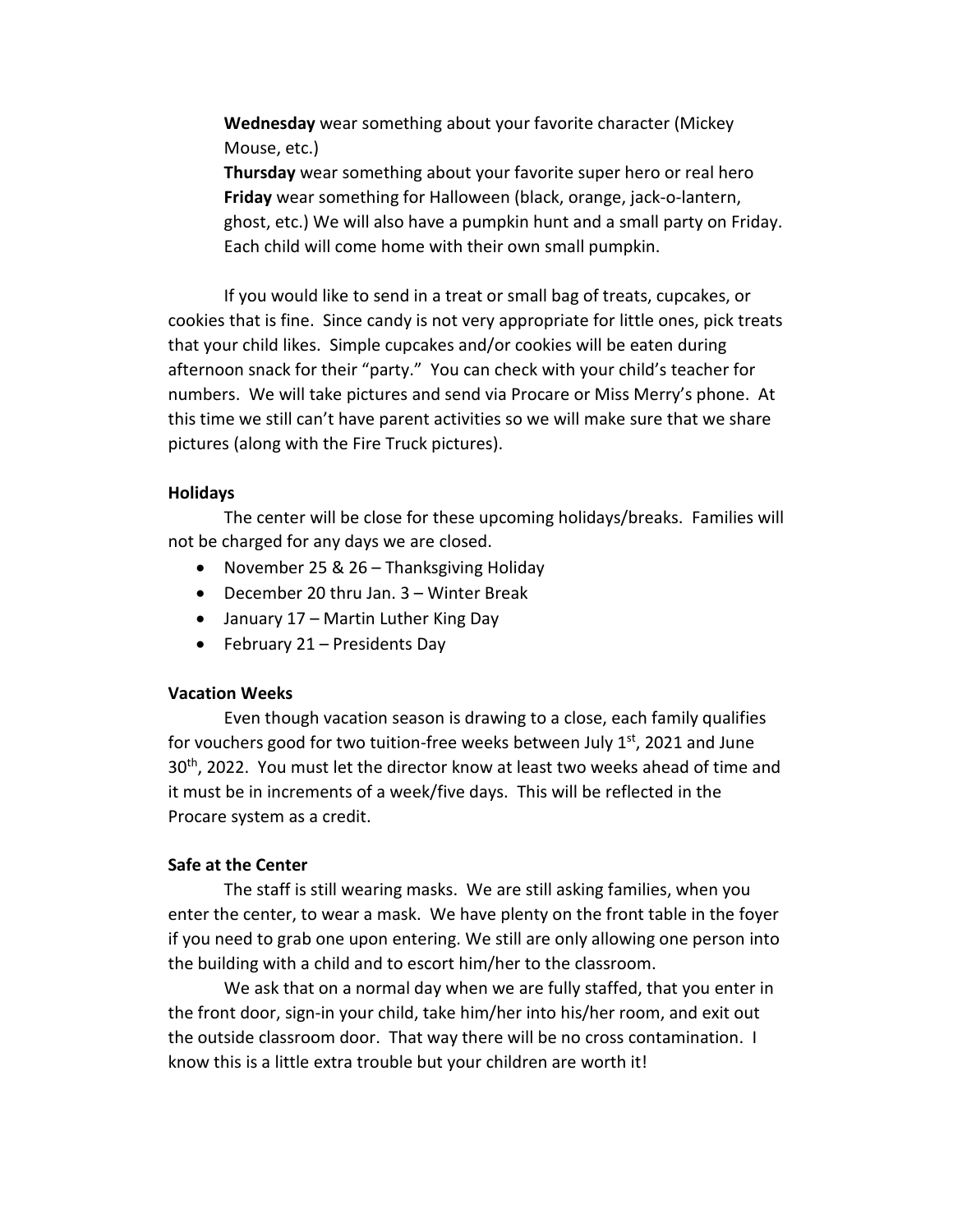We will continue to:

- Keep the front doors locked.
	- Keep knocking when you do not see anyone in the front office. If no one comes, walk to the outside side-door of your child's room to enter. We do not plan for this to happen often but it is a good alternative if no one is available to come to the front door.
- Sign your child in and out at the front desk in the foyer. We cannot thank all of our families enough for their responsibility and care as we continue to fight to stay well and safe during the continuation of this pandemic. Your seriousness is a huge part of us staying well. I want to also thank my staff for their effort as well. We are all fully vaccinated and are being careful to stay safe at home too. We are hopeful that all of you who are not at risk, are also vaccinated or considering this option.

### **Lunches**

When Boyd County Public Schools are in session, families are able to purchase school lunches from Summit Elementary. This is available for any child who is eating table food. The lunches are **\$1.75 per lunch**, and are delivered to KC daily. There is a **monthly menu** that will be available on the front desk in the foyer. Families may select meals that are to their child's liking or sign up weekly. There will be a signup form on the front desk where families can order lunch on a weekly or daily basis. Lunches are usually ordered around 9:00 AM each morning. If your child arrives after lunch count and families have not signed up in advance, he/she may not have a lunch.

If you choose to pack your child a lunch, there are specific stipulations from the KY State Department of Childcare Licensure. **All lunches must contain a child serving of the basic five food groups**: vegetables, fruit, whole grains, protein, and dairy. Milk must be served at lunch and counts for the dairy requirement. We are not able to heat or refrigerate food. Please do not pack food that needs to be heated or refrigerated. All lunch bags must contain a small ice pack and be labeled with your child's name and left in his/her cubby. Do not send Kool-Aid or sugary drinks. Juices may be sent for snacks but not for lunch. We will provide diluted fruit juice and/or distilled water for snacks. KC will supply a morning and afternoon simple snack including drinks. Sending anything for snack is optional. **Please send a note for us to keep on file, if your child has any food or dairy/milk allergies or sensitivities.**

You have several options in paying for lunches. If you know you want to order lunches every day, it can be set up in Procare and it will be a part of your weekly payment. However, this cannot be changed week-by-week. You may pay cash day-by-day or at the end of the week. You may also write a check but we